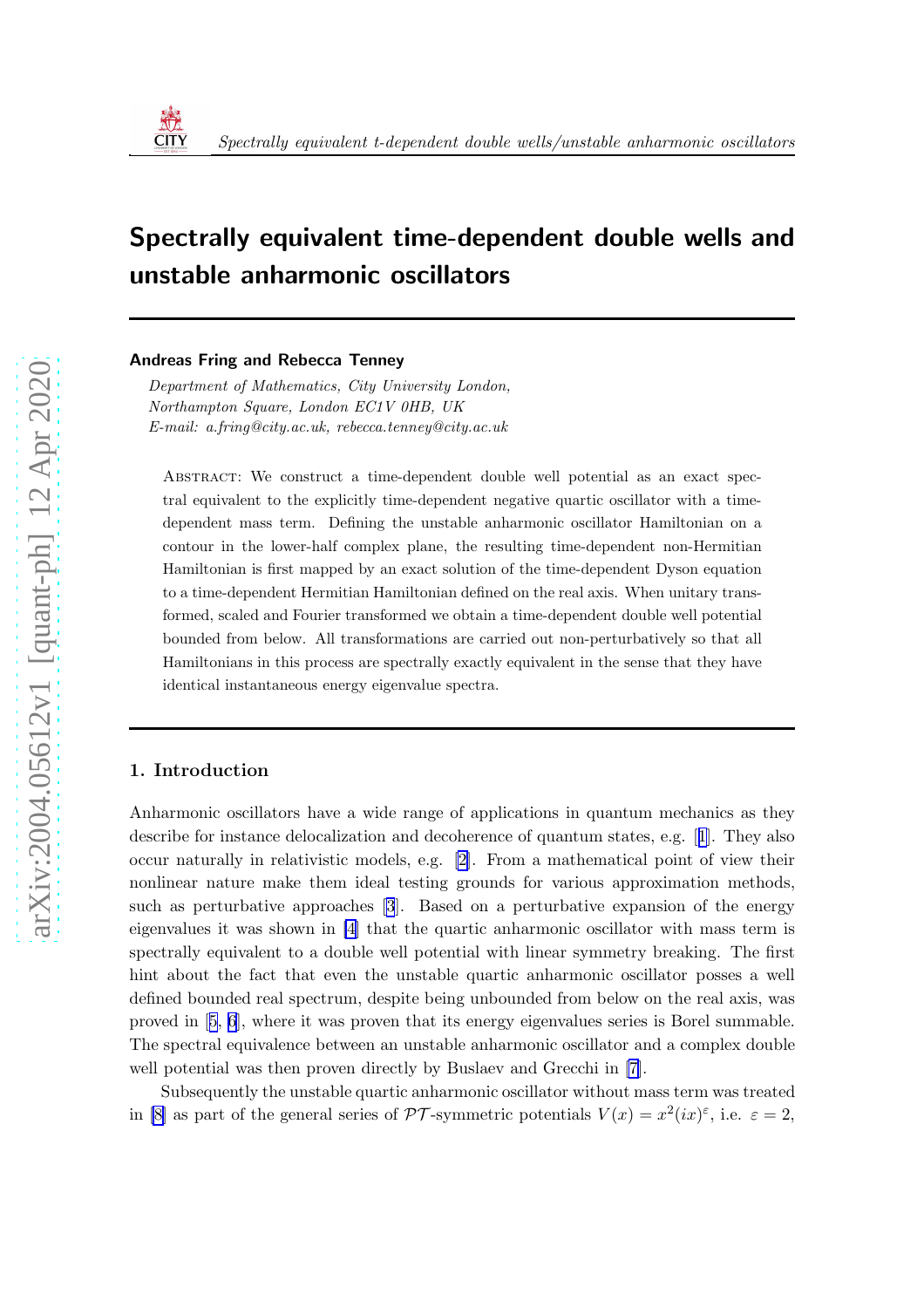<span id="page-1-0"></span>where it was shown numerically that the Hamiltonians in this series have real and positive spectra for  $\varepsilon \geq 2$ . Applying the techniques developed in this area of non-Hermitian  $PT$ -symmetricquantum mechanics [[9](#page-5-0), [10](#page-5-0)] Jones and Mateo [\[11](#page-5-0)] showed that the two Hamiltonians

$$
H = p^2 - gx^4, \qquad \text{and} \qquad h = \frac{p^4}{64g} - \frac{1}{2}p + 16gx^2,\tag{1.1}
$$

are spectrally equivalent. This was established by first defining  $H$  on a suitable contour in the complex plane,  $x \to -2i\sqrt{1+ix}$ , within the Stoke wedges where the corresponding wavefunctions decay asymptotically. Subsequently the resulting complex Hamiltonian was similarity transformed to a Hermitian Hamiltonian  $h$  that is well defined on the real axis.

Here our central aim is to extend the analysis by making the Hamiltonian explicitly time-dependent  $H \to H(t)$  through the inclusion of an explicit time-dependence into the coefficients. The similarity transformation acquires then the form

$$
h(t) = \eta(t)H(t)\eta^{-1}(t) + i\partial_t \eta(t)\eta^{-1}(t),
$$
\n(1.2)

often referred to as the time-dependent Dyson equation[[12,](#page-5-0) [13](#page-5-0), [14, 15](#page-5-0), [16, 17](#page-5-0), [18, 19](#page-6-0), [20\]](#page-6-0), in which  $H \neq H^{\dagger}$  is a non-Hermitian explicitly time-dependent Hamiltonian,  $h = h^{\dagger}$ a Hermitian explicitly time-dependent Hamiltonian and  $\eta(t)$  the time-dependent Dyson map. The latter can be used to define a time-dependent metric  $\rho(t)$  via the relation  $\rho(t) = \eta^{\dagger}(t)\eta(t)$ . Spectral equivalence is then understood on the level of the instantaneous energy eigenvalues for the operators  $h(t)$  and the corresponding operator for the non-Hermitian system

$$
\tilde{H}(t) = \eta^{-1}(t)h(t)\eta(t) = H(t) + i\eta^{-1}(t)\partial_t\eta(t).
$$
\n(1.3)

Note while  $H$  is observable it is not a Hamiltonian governing the time-evolution and satisfying the time-dependent Schrödinger equation. On the other hand the Hamiltonian  $H(t)$ is not observable. Besides the aforementioned interest in the unstable anharmonic oscillator itself, there are not many known exact solutions[[15](#page-5-0), [17](#page-5-0), [21, 18, 22](#page-6-0), [19](#page-6-0), [23, 24](#page-6-0), [25](#page-6-0), [26,](#page-6-0) [27](#page-6-0), [28](#page-6-0), [29, 30\]](#page-6-0) to the time-dependent Dyson equation (1.2), so that any new exact solution provides valuable insights.

### 2. The time-dependent unstable harmonic oscillator

The Hamiltonian we investigate here is similar to the one in equation (1.1), but with time-dependent coefficient functions and an additional mass term

$$
H(z,t) = p^2 + \frac{m(t)}{4}z^2 - \frac{g(t)}{16}z^4, \qquad m \in \mathbb{R}, g \in \mathbb{R}^+.
$$
 (2.1)

Defining  $H(z,t)$  now on the same contour in the lower-half complex plane  $z = -2i\sqrt{1+ix}$ as suggested by Jones and Mateo[[11\]](#page-5-0), it is mapped into the non-Hermitian Hamiltonian

$$
H(x,t) = p^2 - \frac{1}{2}p + \frac{i}{2}\{x, p^2\} - m(t)(1+ix) + g(t)(x-i)^2,
$$
\n(2.2)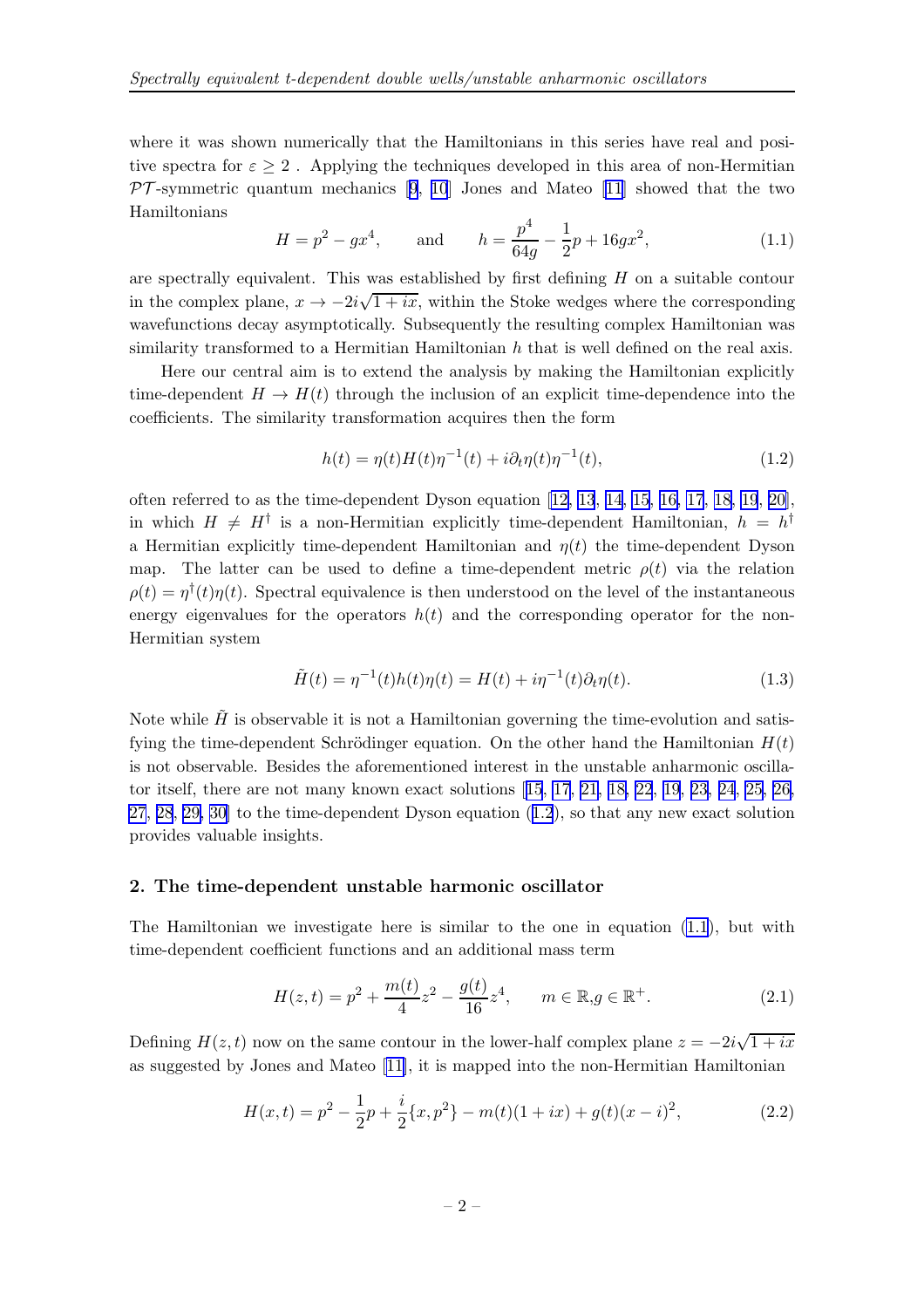<span id="page-2-0"></span>with  $\{\cdot,\cdot\}$  denoting the anti-commutator. Next we attempt to solve the time-dependent Dyson equation  $(1.2)$  to find a Hermitian counterpart h. Making the following general Ansatz for the Dyson map

$$
\eta(t) = e^{\alpha(t)x} e^{\beta(t)p^3 + i\gamma(t)p^2 + i\delta(t)p}, \qquad \alpha, \beta, \gamma, \delta \in \mathbb{R},
$$
\n(2.3)

we use the Baker-Campbell-Hausdorff formula to compute the adjoint action of  $\eta(t)$  on all terms appearing in  $H(x,t)$ 

$$
\eta x \eta^{-1} = x + \delta + 6\alpha\beta p + 2\gamma p + 3i\alpha^2 \beta + 2i\alpha\gamma - 3i\beta p^2,\tag{2.4}
$$

$$
\eta p \eta^{-1} = p + i\alpha,\tag{2.5}
$$

$$
\eta x^2 \eta^{-1} = x^2 - 9\beta^2 p^4 - 12i\beta (3\alpha\beta + \gamma) p^3 + (54\alpha^2 \beta^2 + 36\alpha\beta\gamma + 4\gamma^2 - 6i\beta\delta) p^2 (2.6) + 4(3\alpha\beta + \gamma) [\delta + i\alpha(3\alpha\beta + 2\gamma)] p + 2 (\delta + 3i\alpha^2\beta + 2i\alpha\gamma) x + (6\alpha\beta + 2\gamma) \{x, p\} - 3i\beta \{x, p^2\} - (3\alpha^2\beta + 2\alpha\gamma - i\delta)^2, \n\eta p^2 \eta^{-1} = p^2 - \alpha^2 + 2i\alpha p,
$$
\n(2.7)

$$
\eta\{x, p^2\}\eta^{-1} = \{x, p^2\} - 6i\beta p^4 + (24\alpha\beta + 4\gamma)p^3 + (36i\alpha^2\beta + 12i\alpha\gamma + 2\delta) p^2 - 2\alpha^2 x \tag{2.8} + 4(i\alpha\delta - 6\alpha^3\beta - 3\alpha^2\gamma) p - 2i\alpha^2 (3\alpha^2\beta + 2\alpha\gamma - i\delta) + 4i\alpha\{x, p\}.
$$

The gauge like terms in [\(1.2\)](#page-1-0) and [\(1.3](#page-1-0)) are calculated to

$$
i\dot{\eta}\eta^{-1} = ix\dot{\alpha} + i\dot{\beta}p^3 - (3\dot{\beta}\alpha + \dot{\gamma})p^2 - (3i\dot{\beta}\alpha^2 + 2i\dot{\gamma}\alpha + \dot{\delta})p + \dot{\beta}\alpha^3 + \dot{\gamma}\alpha^2 - i\dot{\delta}\alpha, (2.9)
$$
  

$$
i\eta^{-1}\dot{\eta} = ix\dot{\alpha} + i\dot{\beta}p^3 - (3\dot{\alpha}\beta + \dot{\gamma})p^2 - (2i\gamma\dot{\alpha} + \dot{\delta})p - i\delta\dot{\alpha},
$$
 (2.10)

where as commonly used we abbreviate partial derivatives with respect to t by an overdot. Usingthe expressions in  $(2.4)-(2.9)$  for the evaluation of  $(1.2)$  $(1.2)$  $(1.2)$  and demanding the right hand side to be Hermitian yields the following constraints for the coefficient functions in the Dyson map

$$
\alpha = \frac{\dot{g}}{6g}, \quad \beta = \frac{1}{6g}, \quad \gamma = \frac{12g^3 + 6mg^2 + \dot{g}^2 - g\ddot{g}}{4\dot{g}g^2}, \quad \delta = c_1 \frac{g}{\dot{g}} - \frac{g\ln g}{2\dot{g}}, \tag{2.11}
$$

with  $c_1 \in \mathbb{R}$  being an integration constant. Moreover, the time-dependent coefficient functions in the Hamiltonian [\(2.1\)](#page-1-0) must be related by the third order differential equation

$$
9g^{2}(\dddot{g} - 6g\dot{m}) + 36g\dot{g}(gm - \ddot{g}) + 28\dot{g}^{3} = 0.
$$
 (2.12)

Integrating once and introducing a new parameterization function  $\sigma(t)$ , we solve this equation by

$$
g = \frac{1}{4\sigma^3}
$$
, and  $m = \frac{4c_2 + \dot{\sigma}^2 - 2\sigma\ddot{\sigma}}{4\sigma^2}$ , (2.13)

with  $c_2 \in \mathbb{R}$  denoting the integration constant corresponding to the only integration we have carried out. The time-dependent Hermitian Hamiltonian in equation [\(1.2](#page-1-0)) then results to

$$
h(x,t) = \sigma^3 p^4 + f_{pp}(t) p^2 + f_x(t)x + f_p(t)p + f_{xp}(t)\{x, p\} + f_{xx}(t)x^2 + C(t).
$$
 (2.14)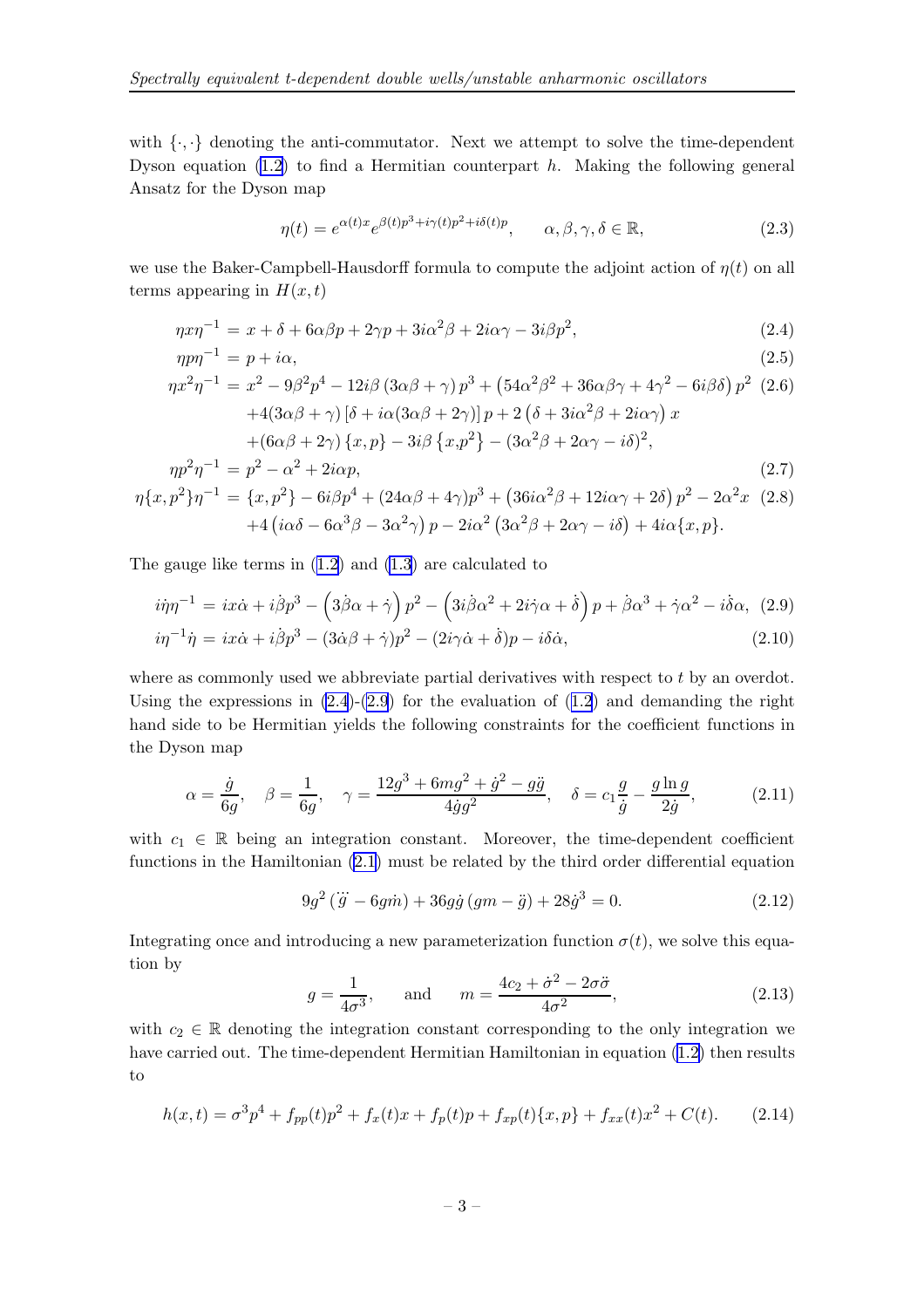<span id="page-3-0"></span>with

$$
f_{pp} = \frac{\sigma \left\{ \sigma \left[ 2 \left( \sigma \left( \dot{\sigma}^2 - 4c_2 \right) - 2 \right) \ddot{\sigma} + 16c_2^2 + \dot{\sigma}^4 \right] + 16c_2 \right\} + 4}{4\sigma \dot{\sigma}^2}, \quad f_{xp} = \frac{\left( \sigma \left( \dot{\sigma}^2 - 4c_2 \right) - 2 \right)}{4\sigma^2 \dot{\sigma}},
$$

$$
f_p = \frac{2c_1 \left[ \sigma \left( 4c_2 + \dot{\sigma}^2 - 2\sigma \ddot{\sigma} \right) + 2 \right] + \ln \left( 4\sigma^3 \right)}{12\sigma \dot{\sigma}^2}, \quad f_x = -\frac{2c_1 + \ln \left( 4\sigma^3 \right)}{12\sigma^2 \dot{\sigma}}, \quad f_{xx} = \frac{1}{4\sigma^3},
$$

$$
C = \frac{\left( 2c_1 + \ln \left( 4\sigma^3 \right) \right)^2 + 36\dot{\sigma}^2 \left( 4c_2^2 + \ddot{\sigma} \right)}{144\sigma \dot{\sigma}^2} + \frac{1}{8} \left( \dot{\sigma}^2 - 4c_2 \right) \ddot{\sigma} - \frac{\dot{\sigma}^2}{4\sigma^2}
$$

We may choose to set  $c_1 = c_2 = 0$  and reintroduce the original time-dependent coefficient functions  $q(t)$ ,  $m(t)$  so that the Hamiltonian simplifies to

$$
h(x,t) = \frac{p^4}{4g} + \left(\frac{18g^2(2g+m)}{\dot{g}^2} + \frac{\dot{g}^2}{72g^3} - \frac{2g+m}{4g}\right)p^2 - \frac{3\left(g^2m + g^3\right)\ln g}{\dot{g}^2}p + \frac{g^2\ln(g)}{\dot{g}}x
$$

$$
+ \left(\frac{\dot{g}}{12g} - \frac{6g^2}{\dot{g}}\right)\left\{x, p\right\} + gx^2 + \frac{1296g^8\ln^2 g + \dot{g}^6 - 36\dot{g}^4 g^2(2g+m)}{5184g^5 \dot{g}^2} - \frac{m}{2}.\tag{2.15}
$$

Notice that  $\sigma(t)$  can be any function, but the coefficient functions  $g(t)$  and  $m(t)$  must be related by  $(2.12)$  that is  $(2.13)$ .

The massless case for  $m(t) = 0$  is more restrictive and leads to  $\sigma(t)$  being a second order polynomial  $\sigma(t) = \kappa_0 + \kappa_1 t + \kappa_2 t^2$  with real constants  $\kappa_i$ . This case is consistently recoveredfrom ([2.13](#page-2-0)) with the choice  $c_2 = \kappa_1 \kappa_3 - \kappa_2^2/4$ . The solution found for the time-independentcase in [[11](#page-5-0)], would be obtained from [\(2.3\)](#page-2-0) in the limits  $\alpha \to 0$ ,  $\beta \to 1/6q$ ,  $\gamma \to 0$ ,  $\delta \to i$  and  $m \to 0$ . While this limit obviously exists for  $\alpha$  and  $\beta$ , the constraints for  $\gamma$ and  $\delta$  are different from those reported in ([2.11](#page-2-0)). In fact, setting  $\delta(t) \to i\delta(t)$  enforces g to be time-independent and there is no time-dependent solution corresponding to that choice.The energy operator  $\tilde{H}$  defined in ([1.3\)](#page-1-0) is obtained directly by adding  $H(x, t)$  in [\(2.2](#page-1-0)) and the gauge-like term in [\(2.10\)](#page-2-0).

Let us now eliminate the terms in  $h(x, t)$  proportionate to x and  $\{x, p\}$  by means of a unitary transformation

$$
U = e^{-i\frac{f_{xp}}{2f_{xx}}p^2 - i\frac{f_x}{2f_{xx}}p},
$$
\n(2.16)

which leads to the unitary transformed Hamiltonian

$$
\hat{h}(x,t) = \sigma^3 p^4 + \left( f_{pp} - \frac{f_{xp}^2}{f_{xx}} \right) p^2 + \left( f_p - \frac{f_x f_{xp}}{f_{xx}} \right) p + f_{xx} x^2 + C - \frac{f_x^2}{4f_{xx}}.
$$
 (2.17)

Similarly as in the time-independent case [\[11\]](#page-5-0), we may scale this Hamiltonian, albeit now with a time-dependent function,  $x \to (f_{xx})^{-1/2}x$ . Subsequently we Fourier transform  $\hat{h}(x, t)$ so that it is viewed in momentum space. In this way we obtain a spectrally equivalent Hamiltonian with a time-dependent potential

$$
\tilde{h}(y,t) = p_y^2 + \sigma^3 f_{xx}^2 y^4 + (f_{xx} f_{pp} - f_{xp}^2) y^2 + \left(\sqrt{f_{xx}} f_p - \frac{f_x f_{xp}}{\sqrt{f_{xx}}}\right) y + C - \frac{f_x^2}{4 f_{xx}}, (2.18)
$$
  

$$
= \frac{g}{4} y^2 \left(y^2 + \frac{\dot{g}^2}{36g^3} + \frac{72g^2 m}{\dot{g}^2} - \frac{m}{g} + 2\right) + \frac{(36g^2 m + \dot{g}^2) \sqrt{g} \ln g}{12\dot{g}^2} y \tag{2.19}
$$
  

$$
+ \frac{\dot{g}^4}{5184g^5} - \frac{\dot{g}^2 m}{144g^3} - \frac{\dot{g}^2}{72g^2} - \frac{m}{2},
$$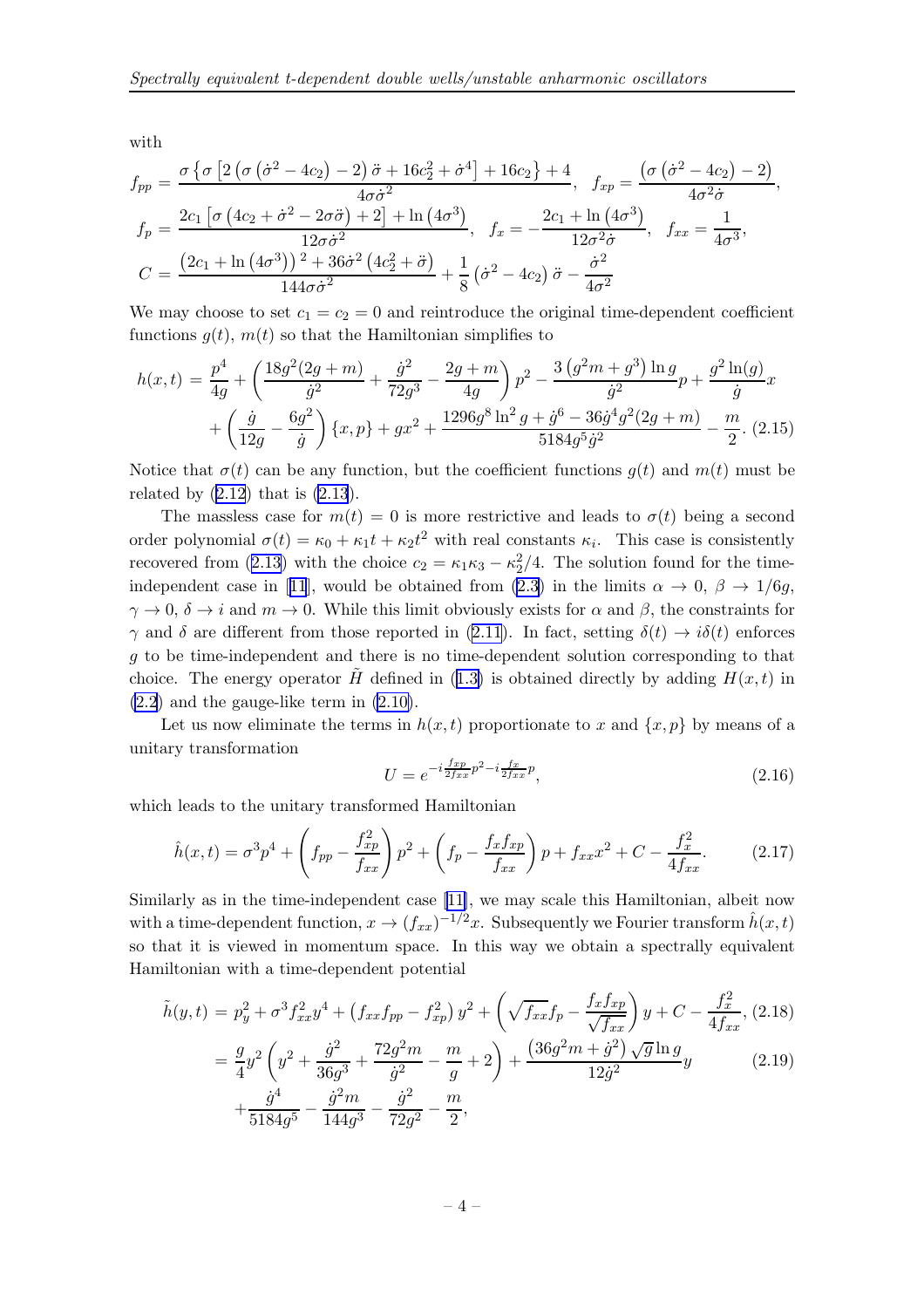where for simplicity we have set  $c_1 = c_2 = 0$  in [\(2.19](#page-3-0)). The potential in  $\tilde{h}(y, t)$  is a double well that is bounded from below. We illustrate this for a specific choice of  $\sigma(t)$ , that is  $g(t)$ and  $m(t)$ , in figure 1.



**Figure 1:** Spectrally equivalent time-dependent anharmonic oscillator potential  $V(z, t)$  in [\(2.1](#page-1-0)) andtime-dependent double well potential  $\tilde{V}(y,t)$  in ([2.19\)](#page-3-0) for  $\sigma(t) = \cosh t$ ,  $g(t) = 1/4 \cosh^3 t$ ,  $m(t) = (\tanh^2 t - 2)/4$  at different values of time.

## 3. Conclusions

We have proven the remarkable fact that the time-dependent unstable anharmonic oscillator is spectrally equivalent to a time-dependent double well potential that is bounded from below. The transformations we carried out are summarized as follows:

$$
H(z,t) \stackrel{z \to x}{\to} H(x,t) \stackrel{\text{Dyson}}{\to} h(x,t) \stackrel{\text{unitary transform}}{\to} \hat{h}(x,t) \stackrel{\text{Fourier}}{\to} \tilde{h}(y,t).
$$

We have first transformed the time-dependent anharmonic oscillator  $H(z, t)$  from a complex contour in a Stokes wedge to the real axis  $H(x, t)$ . The resulting non-Hermitian Hamiltonian  $H(x, t)$  was then mapped by mean of a time-dependent Dyson map  $\eta(t)$  to a time-dependent Hermitian Hamiltonian  $h(x, t)$ . It turned out that the Dyson map can not be obtained by simply introducing time-dependence into the known solution for the time-independent case[[11\]](#page-5-0), but it required to complexify one of the constants and the inclusion of two additional factors. In order to obtain a potential Hamiltonian we have unitary transformed  $h(x, t)$  into a spectrally equivalent Hamiltonian  $\hat{h}(x, t)$ , which when Fourier transformed leads to  $\tilde{h}(y, t)$  that involved a time-dependent double well potential.

A detailed analysis of the spectra and eigenfunctions using approximation methods for time-dependent potential[[31\]](#page-6-0) is left for future investigations. Moreover, it is well known that Dyson maps are not unique, in the time-dependent as well as time-independent case, and it might therefore be interesting to explore whether additional spectrally equivalent Hamiltonians to  $H(z, t)$  can be found in the same fashion for new type of maps.

Acknowledgments: RT is supported by a City, University of London Research Fellowship.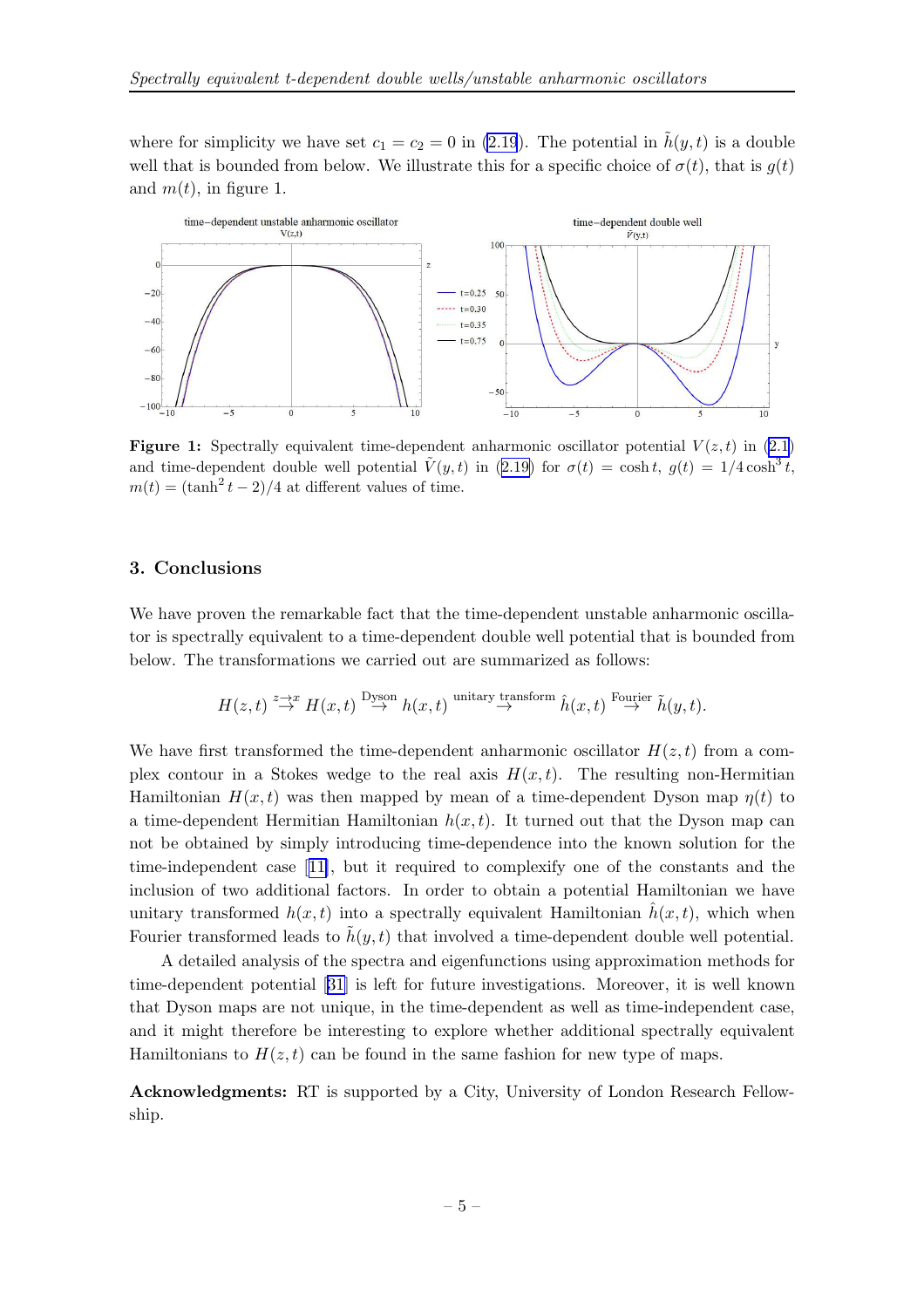### <span id="page-5-0"></span>References

- [1] G. J. Milburn and C. A. Holmes, Dissipative quantum and classical Liouville mechanics of the anharmonic oscillator, Phys. Rev. Lett.  $56(21)$ ,  $2237(1986)$ .
- [2] G. Gabrielse, H. Dehmelt, and W. Kells, Observation of a relativistic, bistable hysteresis in the cyclotron motion of a single electron, Phys. Rev. Lett. 54(6), 537 (1985).
- [3] R. Seznec and J. Zinn-Justin, Summation of divergent series by order dependent mappings: Application to the anharmonic oscillator and critical exponents in field theory, J. Math. Phys. 20(7), 1398–1408 (1979).
- [4] A. A. Andrianov, The large N expansion as a local perturbation theory, Annals of Physics  $140(1)$ , 82-100 (1982).
- [5] S. Graffi and V. Grecchi, The Borel sum of the double-well perturbation series and the Zinn-Justin conjecture, Phys. Lett. B 121(6), 410–414 (1983).
- [6] E. Caliceti, V. Grecchi, and M. Maioli, Double wells: perturbation series summable to the eigenvalues and directly computable approximations, Comm. Math. Phys. 113(4), 625–648 (1988).
- [7] V. Buslaev and V. Grecchi, Equivalence of unstable anharmonic oscillators and double wells, J. of Phys. A: Math. and Gen. 26(20), 5541 (1993).
- [8] C. M. Bender and S. Boettcher, Real Spectra in Non-Hermitian Hamiltonians Having PT Symmetry, Phys. Rev. Lett. 80, 5243–5246 (1998).
- [9] A. Mostafazadeh, Pseudo-Hermitian Representation of Quantum Mechanics, Int. J. Geom. Meth. Mod. Phys. 7, 1191–1306 (2010).
- [10] C. M. Bender, P. E. Dorey, C. Dunning, A. Fring, D. W. Hook, H. F. Jones, S. Kuzhel, G. Levai, and R. Tateo, PT Symmetry: In Quantum and Classical Physics, (World Scientific, Singapore) (2019).
- [11] H. F. Jones and J. Mateo, An Equivalent Hermitian Hamiltonian for the non-Hermitian  $-x^4$ Potential, Phys. Rev. D73, 085002 (2006).
- [12] C. Figueira de Morisson Faria and A. Fring, Time evolution of non-Hermitian Hamiltonian systems, J. Phys. A39, 9269–9289 (2006).
- [13] A. Mostafazadeh, Time-dependent pseudo-Hermitian Hamiltonians defining a unitary quantum system and uniqueness of the metric operator, Physics Letters B  $650(2)$ , 208–212 (2007).
- [14] M. Znojil, Time-dependent version of crypto-Hermitian quantum theory, Physical Review D 78(8), 085003 (2008).
- [15] H. Bíla, Adiabatic time-dependent metrics in PT-symmetric quantum theories, arXiv preprint arXiv:0902.0474 (2009).
- [16] J. Gong and Q.-H. Wang, Time-dependent PT-symmetric quantum mechanics, J. Phys. A: Math. and Theor. 46(48), 485302 (2013).
- [17] A. Fring and M. H. Y. Moussa, Unitary quantum evolution for time-dependent quasi-Hermitian systems with nonobservable Hamiltonians, Phys. Rev. A 93(4), 042114 (2016).